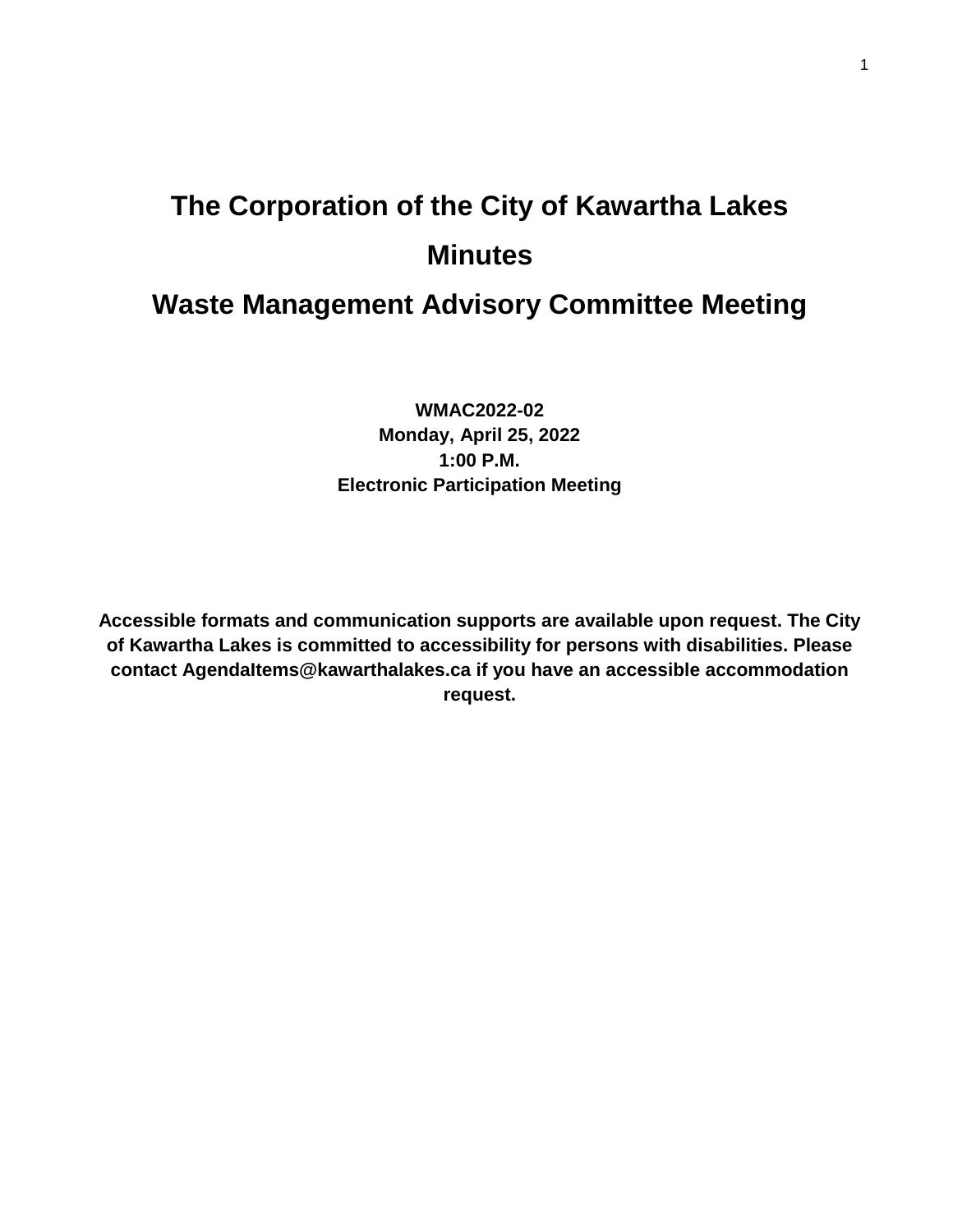#### **1. Call to Order**

Chris Appleton called the meeting to order at 1:03 p.m. Chris Appleton, Brian Junkin, Councillor Ashmore, David Kerr, Kerri Snoddy, Bryan Robinson, and Brianne Harrison were in attendance.

Councillor Veale and Councillor Yeo sent their regrets.

#### **2. Adoption of Agenda**

**Moved By** Councillor Ashmore **Seconded By** Brian S. Junkin

**That** the agenda be approved.

**Carried**

#### **3. Disclosures of Pecuniary Interest**

There were no declarations of pecuniary interest disclosed.

#### **4. Approval of the Minutes**

Waste Management Advisory Committee January 17 2022 Meeting Minutes

Councillor Ashmore had a question on the Corporate Waste Reduction Vision and when it would be brought back to council. B. Robinson provided clarification that the Vision was approved by council and that as initiatives are brought forward reports may come to council if required. C. Appleton asked if there will be updates to the committee for example a spreadsheet with timelines for the different initiatives. K. Snoddy confirmed that progress and timelines will be provided to the committee. B. Junkin commented that timelines are often not met but it is good to have time frames as framework.

**Moved By** Brian S. Junkin **Seconded By** Councillor Ashmore

**That** the Committee approve the minutes from the last Waste Management Advisory Committee meeting.

**Carried**

#### **5. Deputation: David Webb**

To discuss Future Waste Management Options and public consultations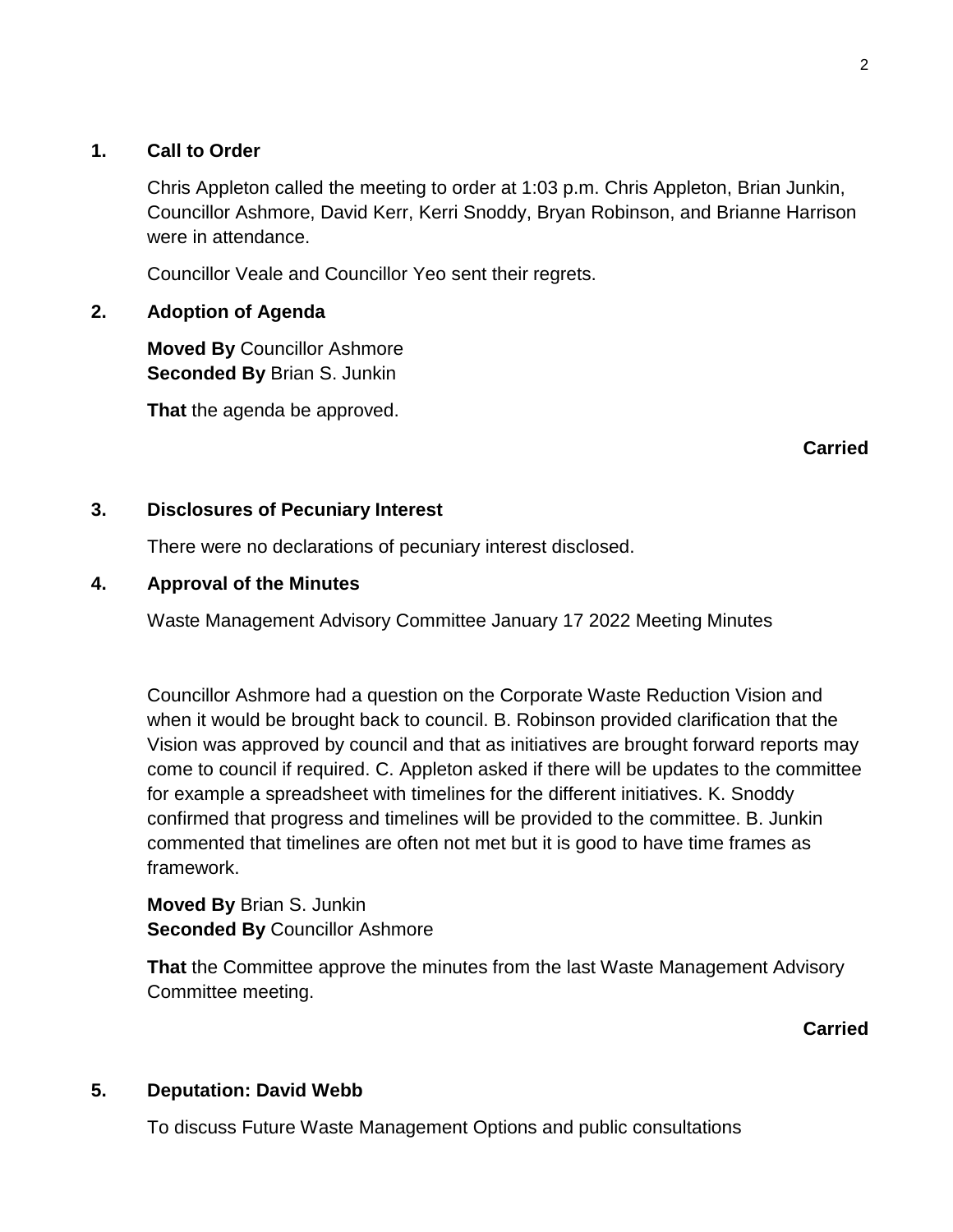D. Webb presented his concerns with the study and consultations. He discussed that he felt that the report missed evaluating options such as shared mass burn option or hybrid options. He felt that no backing data was provided and that the impact of other city initiatives were not factored in.

B. Junkin asked D. Webb where the submitted timelines and financials came from. D. Webb responded that the cost comparisons figures are the actual costs from Durham/York and that the timeline is based on the remaining life of the Lindsay Landfill. He feels that in the 15 years left, other initiatives could impact this ie. WSP report and he feels we have the time to get this right.

B. Junkin mentioned the environmental impact study and recommended proceeding with that.

R. Ashmore stated that he brought up some of these concerns during council. He believes we have time to explore these other options and proposed a motion to correct and explore these issues first and then bring to council.

D. Kerr explained that MECP was consulted through this process, and that it's not a given that landfill expansion is the preferred option through the formal EA process. The ministry is the approval agency, they had asked that we seek additional public consultation and that's what was taken to council. The report was done through engineering and assets group and they should have the opportunity to respond to this, suggested the information be sent to them as part of the process.

D. Webb responded that MECP is likely to concentrate their focus on the option the city is in favour of. The consultations provide an opportunity to change things, but not if they're limited to the listed options.

C. Appleton stated that staff has looked at SSO in the past and it is on the table again. Mixed load C&D is underway as well as the WSP report for operational concerns. Doesn't feel we have to hold up this process on account of these. There is a public meeting coming up and encourages all to bring their concerns to these meetings. Stated that Mr. Webb had the opportunity to present these concerns to council.

**Moved By** Brian S. Junkin **Seconded By** Councillor Ashmore

**That** the deputation be received.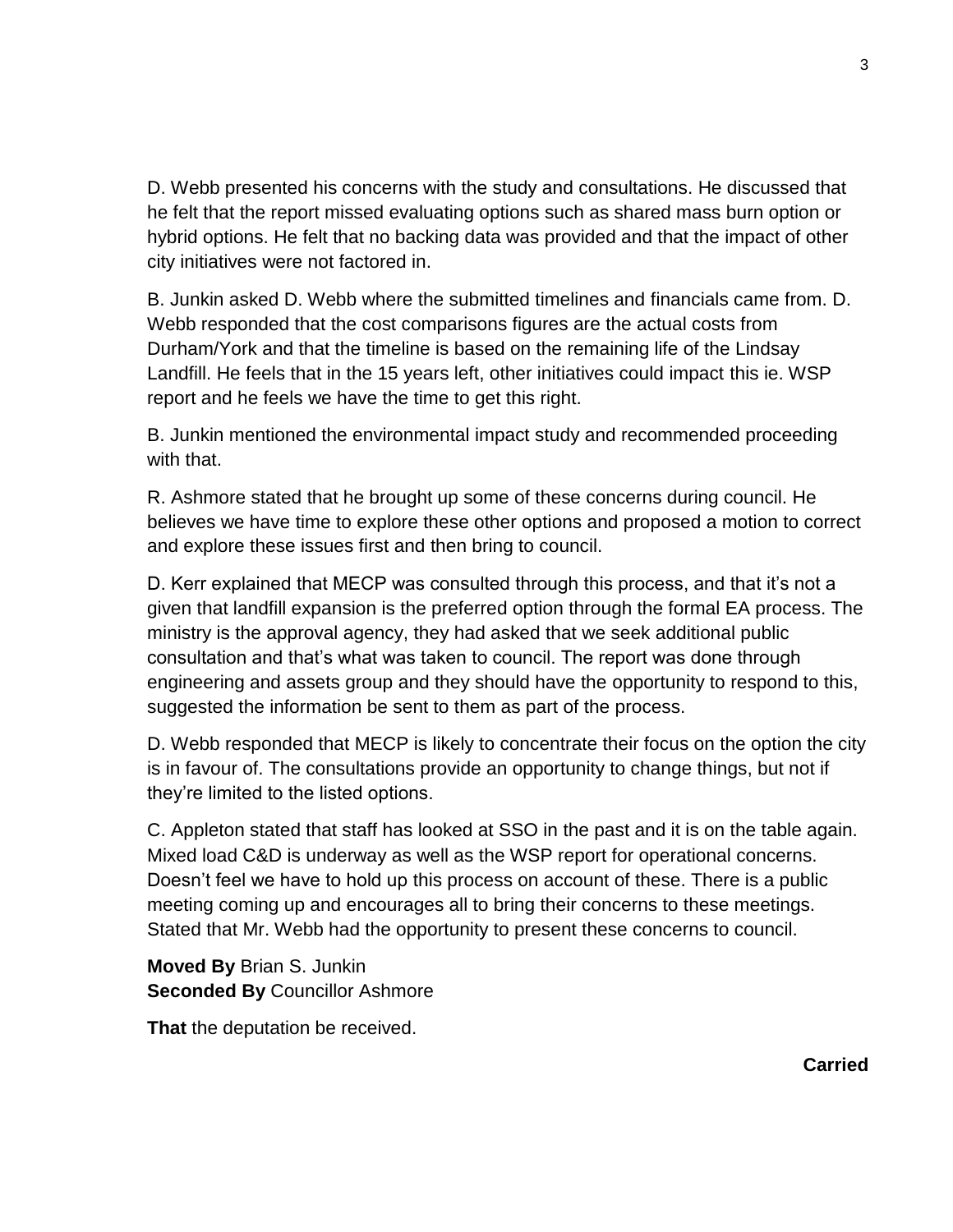**Moved By** Councillor Ashmore **Seconded By** Brian S. Junkin

**That** staff and consultants include all various waste management options for the public consultation process before it is presented.

#### **Carried**

#### **6. Boat & Bale Wrap Update**

K. Snoddy informed the committee that unfortunately there is not much of an update here. We were notified in January that some boat wrap options may start accepting the material again this year. But there has since been no confirmation and a lot of indecision on pricing. The City's focus will be providing information for farmers and marinas. There are no clear partnership opportunities at this time.

#### **7. New Business**

7.1 Blue Box Transition Update

K. Snoddy provided an update on Blue Box transition. We will start receiving new updates soon. April 1<sup>st</sup>, 2024 City of Kawartha Lakes will transition to Consumer Responsibility Blue Box. We likely won't see any change in terms of what and how blue boxes will be collected until 2025.

Next steps for CKL:

Continue to stay informed, required to submit report to RPRA (MECP) in August, bring information to council, will likely start being approached by PROs sometimes between now and July 2023. We may have to register as a producer.

**Moved By** Brian S. Junkin **Seconded By** Councillor Ashmore

**That** the Blue Box Transition Update be received.

**Carried**

### 7.2 2022 Diversion Program Update

K. Snoddy reviewed the 2022 Diversion Program Update memo, discussing Bulky Plastics, Construction and Demolition, Mattresses, Batteries, Textiles, Boat and Bale Wrap, Leaf and yard Waste and other diversion programs such as electronics, scrap metal, HHW and Reuse for Habitat for Humanity and Organics.